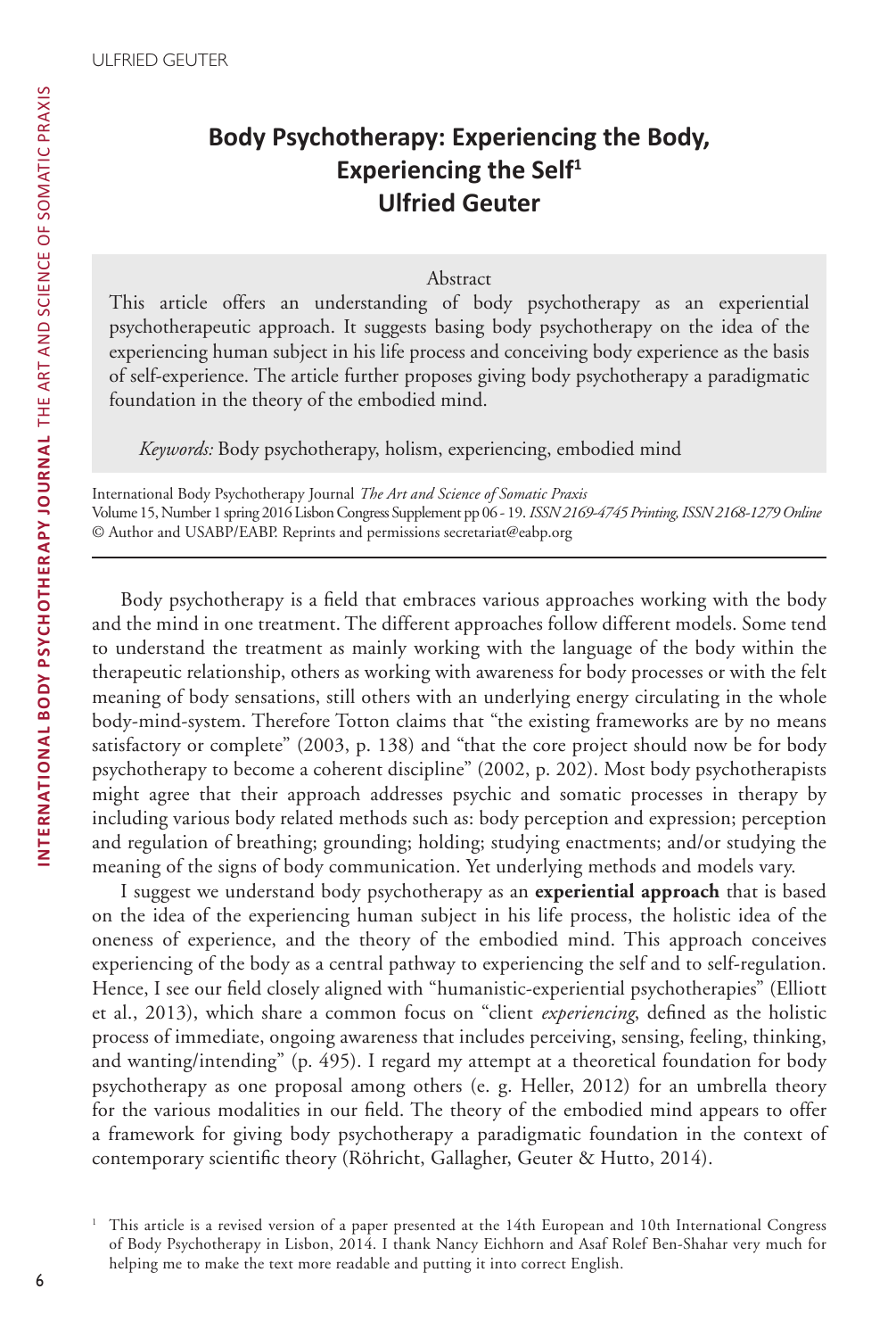#### **The Experiencing Human Subject**

In my view, body psychotherapy regards the human being as a subjectively experiencing and embodied acting being that creates meaning in relating to the world. Therefore **I** put **the term human subject at the heart of body psychotherapy.** This term is in contrast to the term organism which Heller (2012) uses. For Heller, the organism is the entire system of the human being. But the term organism is often also used for only the biological aspects of this system. In cognitive science, Thompson and Varela (2001), for instance, distinguish "organismic regulation" of the processes of the internal organs and viscera from "sensorimotor coupling" between organism and environment, and intersubjective interaction with intentional meaning of actions and communications. All of these processes constitute a person's life. The term human subject clearly signifies that body psychotherapy works with a subject and not in an objectifying way with the biological body which a medical model of treatment stands for.

Philosopher Jürgen Habermas (1969) has criticized the misunderstanding of psychoanalysis as a natural science. A similar misunderstanding can be found in body psychotherapy. Today, the reception of neuroscientific findings seduces many psychotherapists to such a misunderstanding (Geuter, 2015, pp. 128-133). I favour an approach of giving body psychotherapy a theoretical grounding in dynamic systems theories (Capra & Luisi, 2014) as Barlow (2001) does and in psychology, not in biology.

I talk of body psychotherapy as a **psychotherapeutic approach**. This means that the scope for a theory of body psychotherapy is the scientific foundation of that approach. This scope is not a theory of the human being or a theory about the relation between body and mind. Hence, we should not pretend to be able to solve the question of how the mind emerges in a living being that philosophy and science have still not been able to solve. In body psychotherapy we empirically accept that a slumping body posture can go hand-inhand with depressed feelings. We consider this relation in the oneness of experience, but we cannot explain how posture creates feelings and thoughts. Philosophy has also not solved the problem of the so called qualia that is the phenomenal character of how it is like subjectively being depressed, having a slumping posture or seeing a sunset. But in psychotherapy we address what people feel.

Since I cannot go into detail in this article, I will restrict myself to an outline of **five propositions**. A more comprehensive line of reasoning can be found in Geuter (2015). The five propositions are:

1. Humans are living beings. They subjectively perceive the world. Living beings create meaning. They do so by experiencing the world. Experience always includes body and mind. It emerges as a life process in the subject-environment relationship.

2. Experiencing the world and experiencing oneself is grounded in experiencing the body. And how one experiences the world, oneself and the body depends on the history of experiences. A special feature of body psychotherapy is to access the experience of the self, starting from body experience, using especially the senses by which a living being senses itself.

3. Body psychotherapy is more in line with the paradigm of the embodied mind than other psychotherapeutic approaches and can refer to this paradigm as a theoretical framework. 4. The more a person can experience himself the more he will be able to regulate his needs and emotions and his relations to others. Self-experience thus supports self-regulation.

5. Positioning body psychotherapy as an experiential approach jettisons biologistic thinking. I will outline these propositions in the following paragraphs.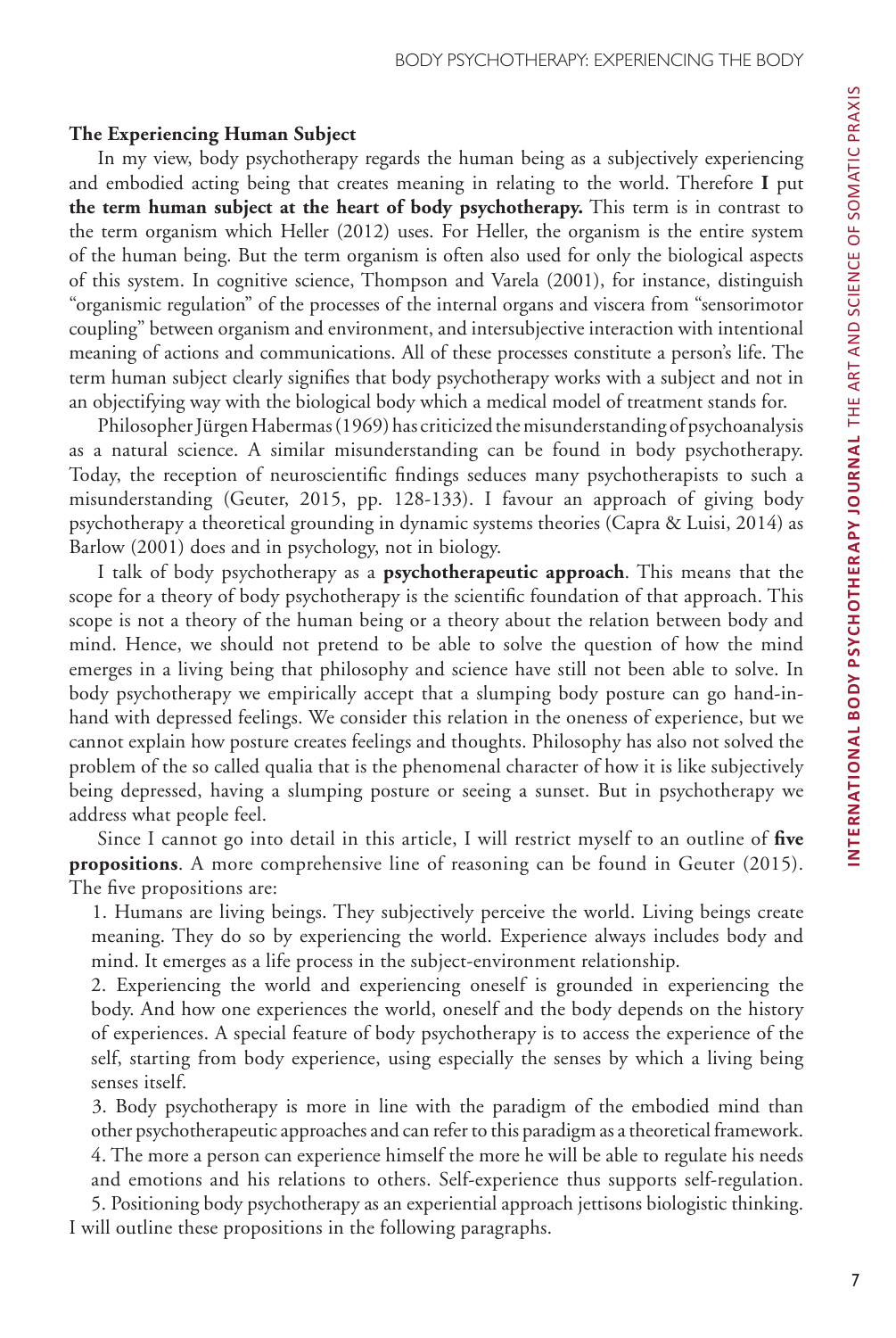## **1. Experiencing as subjective knowing**

Living beings are in permanent self-movement, and they create a subjective world of meanings. Humans interact with the world, and they establish the meaning of the world to them by a way of subjectively sensing the world. We call this experiencing. Experiencing is a way of knowing, which includes the body and the world. It is a different type of knowing than knowing facts by declarative memory. Living beings create a world of meanings, a subjective world telling them what the real world means to them.

In my understanding of body psychotherapy the central idea is the holistic idea of the oneness of experience. Experience always encompasses vegetative, motoric, and cognitive processes, which are permeated by emotions and intentions and embedded in relations. Affects determine inner states in which experiencing happens. These affects are by themselves determined by the history of experiences.

This clinical knowledge is supported by modern enactivist philosophy. **Enactivism** is a theoretical term used in the theory of the embodied mind (Varela, Thompson & Rosch, 1991). It stands for the notion that cognition is part of an active relation of an organism to its environment (Maturana & Varela, 1992). Advocates of enactivism, Hutto and Myin (2013), write: "The secret to explaining what structures an organism's current mental activity lies entirely in its history of previous engagements and not in some set of internally stored mental rules and representations" (p. 9).

According to Downing (1996) this history is alive in **affect-motor-schemas** by which a person approaches the world. The theory of affect-motor-schemas maintains that we experience the world deeply in body posture, breathing, muscle tensions, motoric impulses, gut feelings, phantasies, imagination, or dreams, not only in cognitive or sensorimotor schemas. Affect-motor-schemas of being with others are deeply rooted in emotional experiences. If I had a depressive mother I might have a pattern of not expecting reactions to my actions. This pattern can motorically show up in my inability to act, vegetatively in a flabbiness of body tissues, or cognitively in the belief that others do not respect me.

In different body psychotherapy schools, we find a model of three layers (see fig. 1) (Southwell, 1988; von Uexküll et al., 1994). Body psychotherapists sometimes regard them as layers of the physical organism. In contrast, I regard them as **layers of experience.** We experience the world cognitively in our thoughts, on a sensorimotor level in our impulses and proprioceptive perceptions, and on a vegetative level in interoceptive perceptions. All these levels are mental as we become aware how we experience a stimulus on each possible level.

A biological model of the layers of the physical organism would have to include many more levels like cells or molecules which also interact with the environment and store experiences as immune cells do. But processes on a cellular or molecular level or on any other unconscious body level are only experienced indirectly; for instance, we may get delusions as a result of a lack of oxygen, or we may feel hot when we get a fever as a result of the activities of our immune cells. If I am ill, I feel in my body heat, weakness, slack limbs. I cannot feel the activities of my immune cells or the ongoing biochemical processes themselves. Therefore, I think body psychotherapists who argue they would work on a cell level are wrong (e.g. Hartley, 1995). I see body psychotherapy as working with the experience of delusions or heat, not with cells or molecules.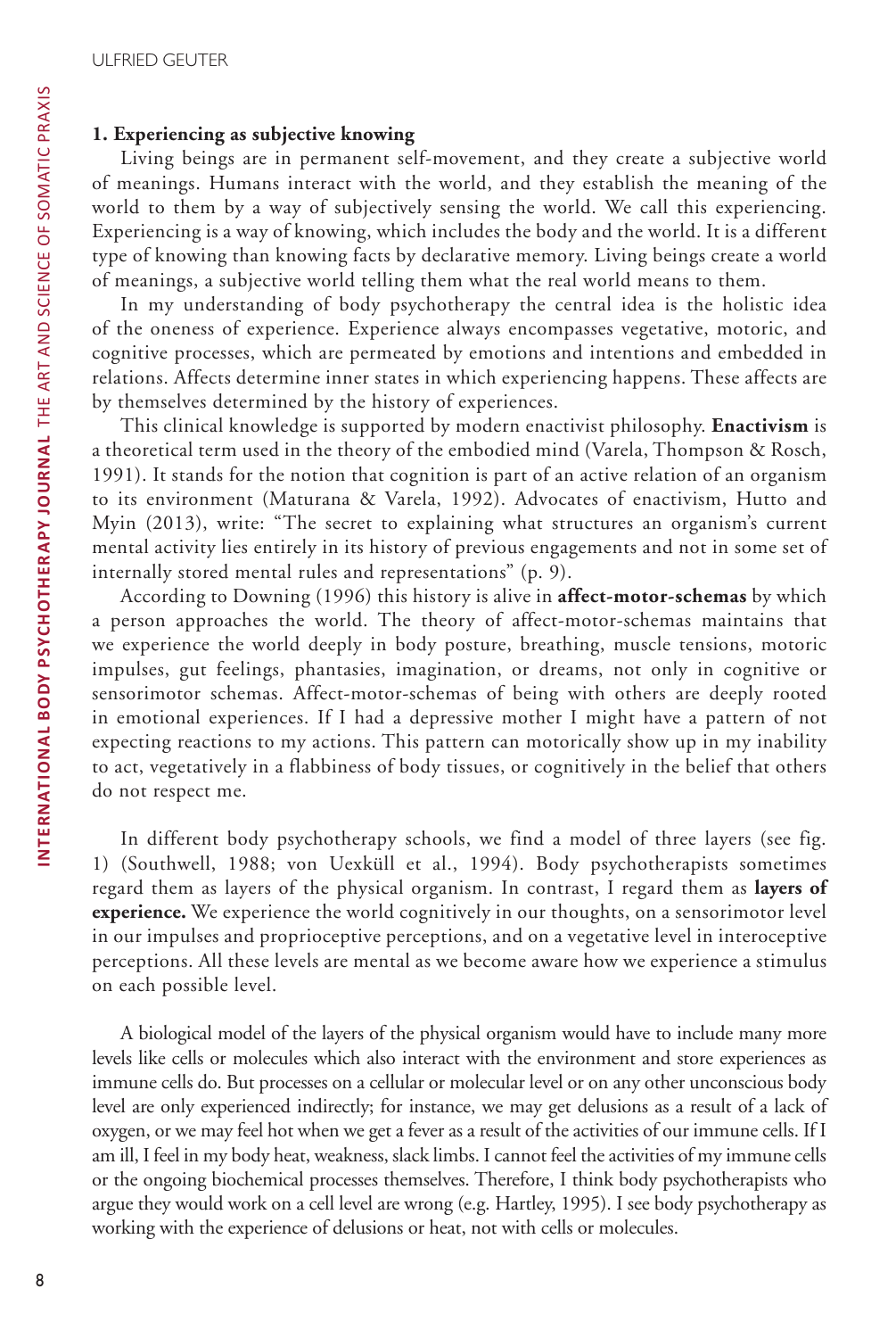

#### *Figure 1. Three Layers of Experience.*

Illness is always a subjectively perceived state, as is health (Capra & Luisi, 2014, p. 327). I can have HIV-antibodies and feel fine; then I am not ill. I can have less and feel terrible; then I am ill. Psychotherapy has no objective criterion if somebody is suffering or not. He has a problem when he suffers, and his suffering he experiences in his body-mind. Psychotherapy is also not interested in working with objective body measurements.

The model of the layers of experience implies that body psychotherapy is not only a method for mentalising bodily-bound processes; rather, it is one possible approach for therapeutically working with life-processes in the unity of all the layers of experience. I therefore relate the idea of holism to this oneness of experience. **For the experiencing subject, body and mind are only aspects of the life process:** "Mind and body are merely abstracted aspects of the flow of organism-environment interactions that constitute what we call experience" (Johnson, 2007, p. 12). If we talk about the body and the mind, we do not talk about materially separable stuff but about aspects we can distinguish from each other. In the process of experiencing they are one.

I give an example. If a person feels delighted and throws his arms up in the air, we normally say that he shows his happiness. But he does not first feel his happiness and then show it by throwing his arms up. This way of viewing the process of feeling happy claims a primacy of an inner psychic process. Rather, his gesture is his happiness. Body and mind do not interact when happiness arises, they are one within the occurrence of that happiness. I can distinguish the inner feeling "I feel happy" from the gesture of my arms, and I can talk about it independently from this gesture, and I can talk about my gesture independently from the feeling I have. But in being discriminable, they are one at the same time. The gesture is not the result of an inner feeling nor is the inner feeling the result of sensing the movement. Therefore, I oppose the notion of a bidirectional relation between body and mind to be found in embodiment research. Rather, both are one in the oneness of experience. Mental and bodily experiencing do not articulate in a dual way (Depraz, 2008).

Following Gendlin (1997), experiencing has something to do with turning our awareness inside: "Experiencing is defined as the felt datum of an individual's inward direct reference in his phenomenal awareness" (p. 243f.). Hence in body psychotherapy we foster bodily awareness. For example, if we work with tension in the shoulder our focus is on what the client feels, how he resists relaxation, if he inhibits the movement of grasping onto the world,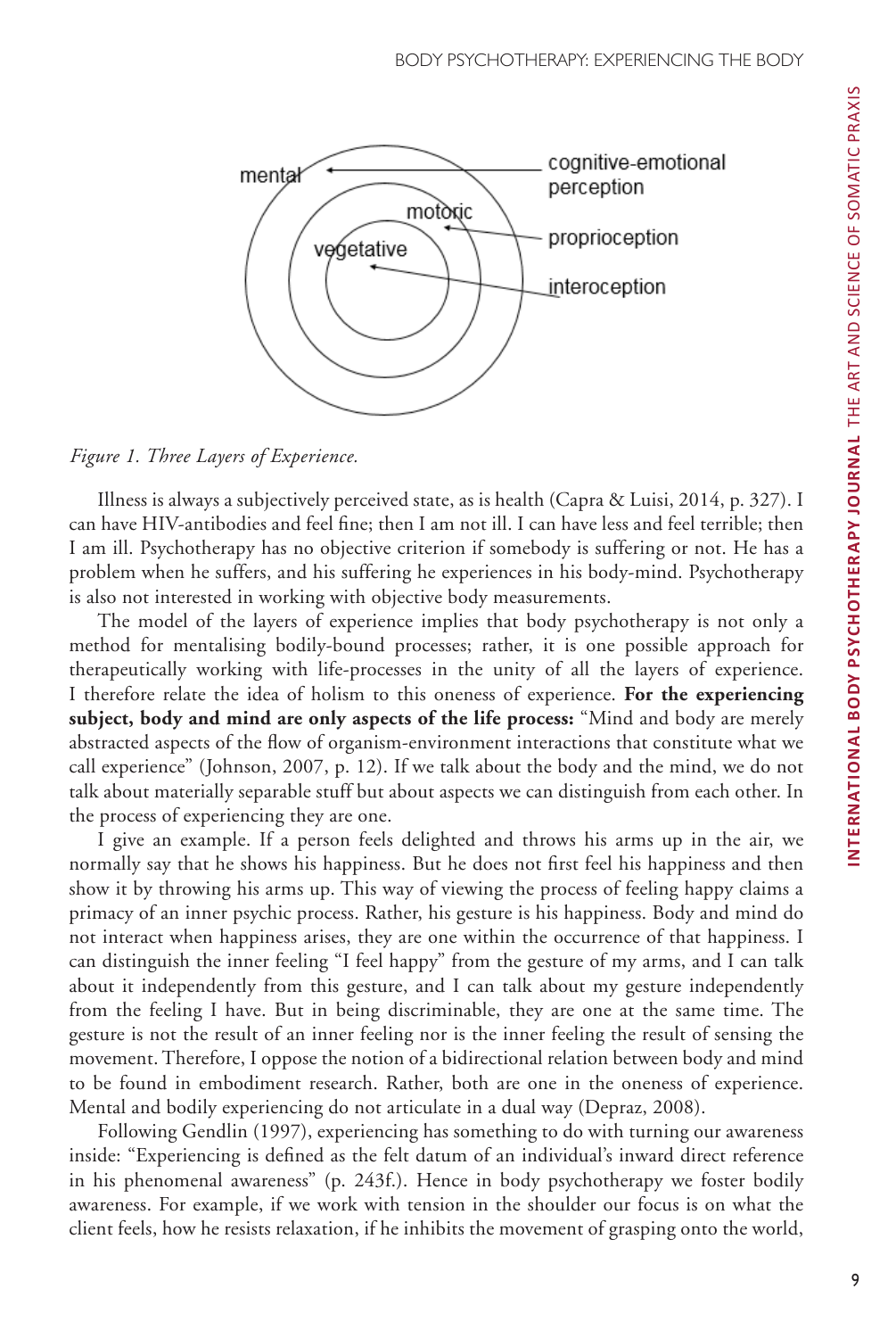or if there is a conflict between longing for somebody and withdrawal. In a medical model we can be interested in what degree the outer rotation is inhibited by problems in the rotator cuff. In the body psychotherapeutic model we are interested in what the tension is about with respect to the life of the person.

Experiences are not only inner processes but they occur in **interactions** with the world and others: "Subjective experiences are not just inner reactions; they are our interactions in life and situations. They are immediate interactional meanings" (Gendlin, 1997, p. XIV). By experiencing we come to know the world in its meaning for us. Meaning is felt in the body and related to situations. That is why philosopher Mark Johnson (2007, p. 83) speaks about "embodied situations".

### **2. Body experiences - the basis of self-experience**

My second proposition is that self-experience is grounded in body experience. In body psychotherapy we therefore deduce self-experience and meaning from sensing the body. We explore the body experience as a gateway to subjectivity. Take the example that I am pondering whether or not I like the sentence I have just written. I can only sense the answer to this question in my body. Either there is something that makes me feel that I do not like it, or I have the feeling: *Yes, that's right*. I have to become aware of my inner sensing to know if I like the sentence or not. I can't decide that alone in my mind.

Hence, subjective appraisals are reached by an inner dialogue with what is felt in the body. **Inner sensations** let a person know how he feels towards somebody, or how he is generally doing in a given moment. De Preester (2007) thus holds that the perception of the "in-depth-body" is the subjective perspective of a human being and declares the interoceptive as being the subjective. Bodily-felt experiences tell about the subjective perception of oneself, others and the world (see Johnson, 2007, p. 12). If I am downcast or untwisted, bored or curious, sad or angry, I feel in my body and I perceive in my thoughts: If thoughts and body sensations are in conflict with each other, then a feeling of coherence only ensues when both become congruent (Geuter, 2015).

Another question is how the meaning we feel in our body sensations is produced. The main generators are our emotions by which we react to situations, both inner situations, e. g. a dream, or outer situations in interactions. As emotions always happen in embodied situations, Fuchs (2014) argues that they do not exist in the person alone; rather they encompass the body, the self, and the world.

How we react to a situation also depends on our **embodied memories**. They form a matrix for the actual emotional reaction. A person's history of experiencing and the emotions connected with it thus determine how he experiences the situation. And so do his intentions. Therefore, Köth (2013) speaks about the body as storage and compass.

The bodily base for experiencing are our senses — the five exteroceptive senses and our inner senses, the so called senses of the self. In body psychotherapy, we focus our interest more on inner perceptions as they make meaning accessible.

According to Damasio (1999) we have three systems of bodily signals which inform us about our inner world:

1. The inner environment and the viscera — the sense of interoception,

2. The vestibular and the musculoskeletal system – the sense of proprioception, the kinaesthetic sense,

3. The system of the sense of touch in the skin, which is both extero- and interoceptive.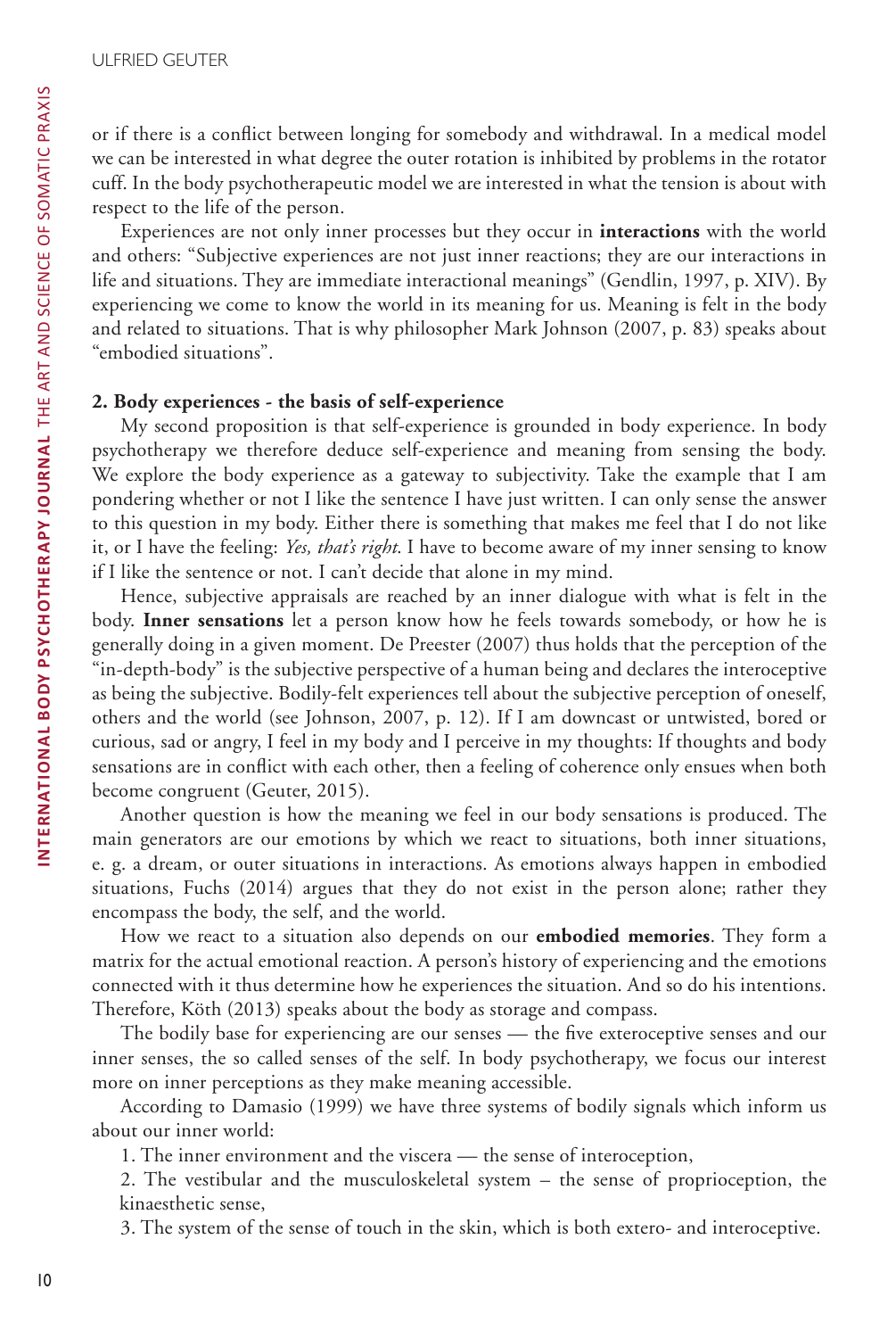**The interoceptive system** informs about the state of the smooth muscles within the intestines, the blood vessels or that in the deeper levels of the skin. It bundles neuro-muscular, gastrointestinal, cardiovascular, respiratory, endocrinal, and other information coming from tens of millions of receptors within the skin, the muscles or the vessels reacting toward temperature, pressure, pain, itching or tensions. Interoceptions signal the subjective color of experience. They show if something is good or bad for us, if it feels pleasant or unpleasant, the most fundamental emotional appraisal of an event (see Geuter, 2015, p. 186). A person who cannot perceive interoceptions has problems with emotional orientation.

Proprioception informs about the body's relationship with the environment in space, about changes in the systems of movement and posture, by another tens of millions of sensors. Proprioception is essential for maintaining the functions of the body schema. It tells about locomotor impulses to approach or avoid a person and is thus part of emotional reactions.

**Proprioception** has been subject to theorising in some body psychotherapy schools and in dance therapy. Partly the bodily self has been related as a whole to proprioception (von Uexküll et al., 1994). But all the three senses contribute to our bodily self-perception and thus to our bodily self.

In body psychotherapy we help people become aware of their body sensations to generate meaning. As psychotherapists we can have hypotheses about this meaning, especially if we feel something in reaction to the client. But only the subject knows it. Some body psychotherapists believe that they can know what the client feels by reading the body. But we cannot understand the body like a language (Geuter, 2015). The body just behaves, has sensations and shows impulses. What we see is hypercomplex and multidetermined. There is no one-to-one-relation of anything the body shows with any event or meaning.

I shall illustrate this with a personal example. In my neoreichian training I had a symptom of burping. Others saw this as a sign of my oral character structure — maybe there was some truth in that. A psychoanalytic body psychotherapy trainer gave the interpretation that disgusting mother-milk was responsible for the symptom. One day I had the same symptom by my physiotherapist. She said, "This sounds as if you were fighting for air and getting water. Have you been nearly drowned as a child?" I knew I had. I called my mother the same evening and made my burping noise at the phone. Right away she said, "I will never forget this noise for all my life. You made it the entire night after you had fallen into a pond when you were two or three years old. And you were gagging green slime." My six-years-older cousin had pulled me out. The first memory of my life is peacefully lying on my back and seeing green above me. Today I know I was in a state of immobilisation. The example shows that one always has to explore precisely the subjective meaning of anything one observes in the body.

#### **3. The paradigm of the embodied mind as a new theoretical framework**

In recent years we see a tendency in various psychotherapy approaches to draw on the paradigm of the embodied mind or on the concept of embodiment. Body psychotherapy, however, seems most to be in harmony with it. This is my third proposition.

The term embodiment is used at three different levels (Geuter, 2014):

1. Theoretically, that the mind is inherently embodied and that it is embedded into the environment;

2. Phenomenologically, for a form of being aware of yourself by being aware of your body — in contrast to disembodiment as a lack of this ability;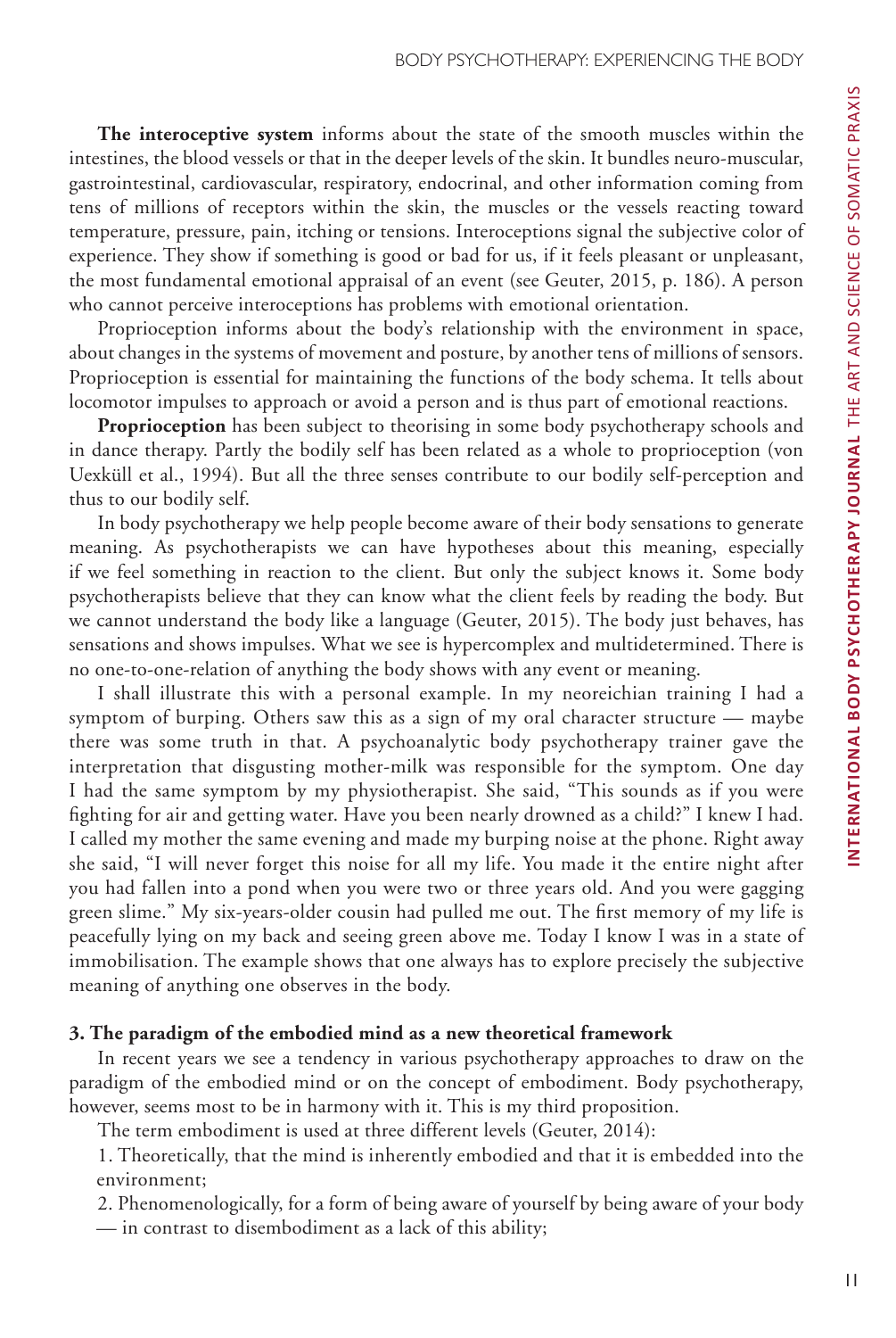3. Clinically for the process of coming into contact with all inner occurrences (Aposhyan, 2004). Aposhyan also speaks about the embodiment of the therapist.

In psychology we also find vast empirical embodiment research dealing with the interdependence between feeling and thinking on the one hand and body postures and movements on the other (Geuter, 2015). Here I will focus on the theoretical level.

Philosophically, the concept of the embodied mind opposes the notion in cognitive sciences that the mind is a computer for information processing. Rather, the mind is conceived as part of a bodily living being that interacts with its environment and creates consciousness while acting. Thompson and Varela (2001) call this "embodied and embedded" (p. 425). According to enactivism, human beings are neither information processors as in cognitivist theory nor stimulus hosts as in behaviourism (Hutto & Myin, 2013; Noë, 2009). The conception of the human being is therefore similar to that in body psychotherapy: It is seen as an embodied acting being in an affect-motor relationship to its environment.

The theory of the embodied mind supposes that we enact our perceptions and generate cognitions in embodied actions. Hence, the body determines what a person can perceive, how he can act and how the world can affect him. This can be shown by the example of the perception of colours. Humans perceive the world trichromatically, in yellow-blue-red. The experience of colours is not determined by the features of light but by our sensory system. Other beings have other forms of perception. A patient of Oliver Sacks (1995), who had lost chromatic perception after an accident, saw the world in dirty white, grey, and black. Such a change leads to a different affective relation to the world. In turn, depressive clients often see the world, metaphorically spoken, in grey and drab.

This means that not only the mind is embodied; humans as subjectively world experiencing beings, also have a **mindful body**. Body experience is always a mental process too. If I talk about the embodied mind I include this notion of the mindful body. In this sense body psychotherapy not only works with mindfulness but also with "bodyfulness" (Sugamura, Haruki & Koshikawa, 2006; Caldwell, 2014): the experience of the mindful body. If a person becomes aware of something, this is not only a mental but also a bodily act: a body-mind experience emerging in a life process.

The notion that we perceive the world and ourselves by our own body had already stood in the centre of Merleau-Ponty's (1962) phenomenology of perception. Biologists Maturana and Varela (1992) later developed the theory of the embodied mind. In contrast to the idealist notion that mental contents are projections of an inner world and to the realistic notion that they are representations of the world, they favour a "middle way" of knowing by seeing cognitions as embodied actions (Varela, Thompson & Rosch, 1991). This notion is close to psychotherapy where we always have to deal with how people create their world according to their experiences and their living conditions.

I think that this theory is also in line with body psychotherapy as we assume that human beings live in a cognitive-affective-motoric-vegetative relation to the environment and not only in a cognitive one. Following Downing (1996), body psychotherapists try to change the patterns of the lived relation to the world, the affect-motor-schemas of experiencing and behaving. If somebody, for example, draws back when another person touches him, the reason for this could be this person was rejected as a child when striving for connection. This rejection could have caused symptoms of anxiety, depression, or somatoform disorders, in the case of traumatic experiences. In order to change the symptom, we work on the level of these causing dispositions.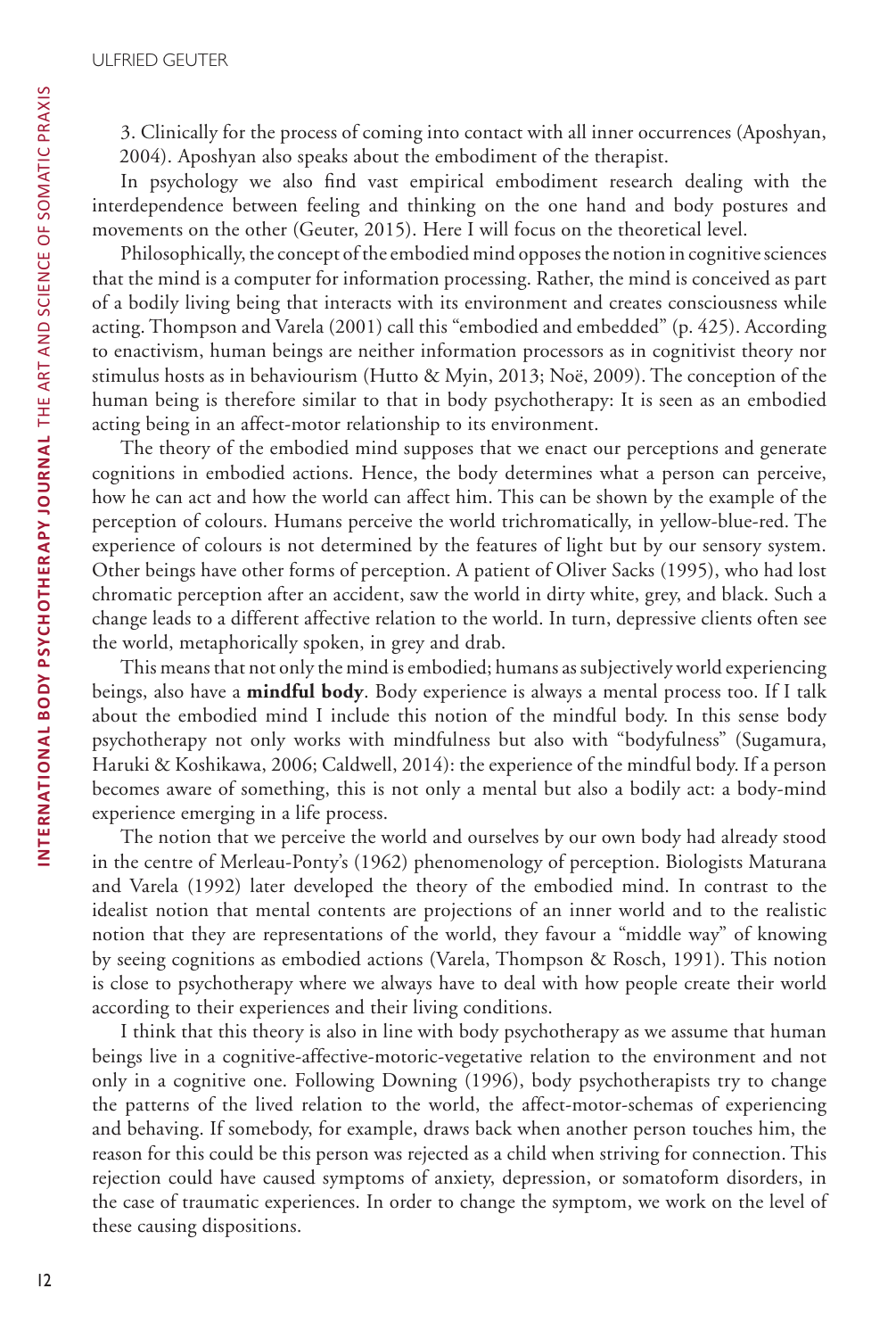Newen (2013) defines dispositions as features of a system that become discernible if something happens. For instance, the manifest feature of a window pane is that you can look through it. A disposition is that it will crack when you throw a stone against it. In psychopathology, a vulnerability that leads to getting anxious when people come close is a disposition, as well, separation anxiety can lead to depression when a person loses an important other. Thus, dispositions appear as structuring causes within the interaction of a human being with the world. Dispositions can also delude a person in his experiences; for instance, when someone perceiving an excitation experiences this excitation as anxiety whereas there is a hidden anger in it.

In psychotherapy we can regard the problems of clients as problems with dispositions, which create symptoms. Following this idea we try to change dispositions for mental disorders. We do this by exploring their nature on all the levels of experiencing. The insight that you withdraw when you feel touched may help you, but it does not help enough as long as you still react with the same affective-motoric pattern of withdrawal or vegetatively by getting cold skin. If we transform entire patterns, the need to develop symptoms decreases. To change a pattern is not only a cognitive process, as the pattern has to be changed on all levels of experience. As long as somebody is still bodily shrinking back, insight has not changed his life.

#### **4. Self-experience, self-exploration and self-regulation**

Self-experience often serves the capacity of self-regulation for the benefit of the person and his important others. In experiential therapies, we go along with the client in his process of self-exploration, and we guide this process so that the client can explore and reappropriate his self (Perls, Hefferline & Goodman, 1951). We try to help clients to come more into contact with themselves so that they can better master their lives and their relations to others. This process is supported by fostering a consciousness of how they experience themselves and their social world. The basis for this is contact with bodily experiences.

In body psychotherapy we can start from exploring thoughts and feelings or sensations and motoric impulses. I can ask the client what kind of sensation a thought elicits in the body. And I can ask which sentence or picture comes into mind when he is sensing something. By doing this we aspire to work with the wholeness of experience.

Experience has vital evidence if body sensations and the meaning we give to them with words are congruent and have importance for the subject. Then somebody can say: "Yes, that's it, I'm really feeling sad, I feel it in my chest." Or: "Yes I'm hopeless, I feel it in the weakness of my legs." Or: "Yes it is true I can't let my dead lover go because I still hold him inside, and I feel how I get stiff in doing this." People understand themselves and their relations to others, and we understand them in embodied experience.

As therapists we take part in it in a 'participatory sense-making' (De Jaegher & Di Paolo, 2007), especially when I sense in my body what is going on in the client. We feel the client in our own body within a relational field (Rolef Ben-Shahar, 2014). Working in this field is a "dance of presence and mutual emergence" (ibid., p. 59).

If people start to feel again what they avoided feeling or what they were unable to feel, if they start to act what they did not dare to, and if they become able to do that when they had not been able for various reasons, maybe because they never learned it or because they had been traumatised, then their capacity to regulate themselves and to regulate their relations to others increases. Hence, my fourth proposition is that experiencing yourself helps self-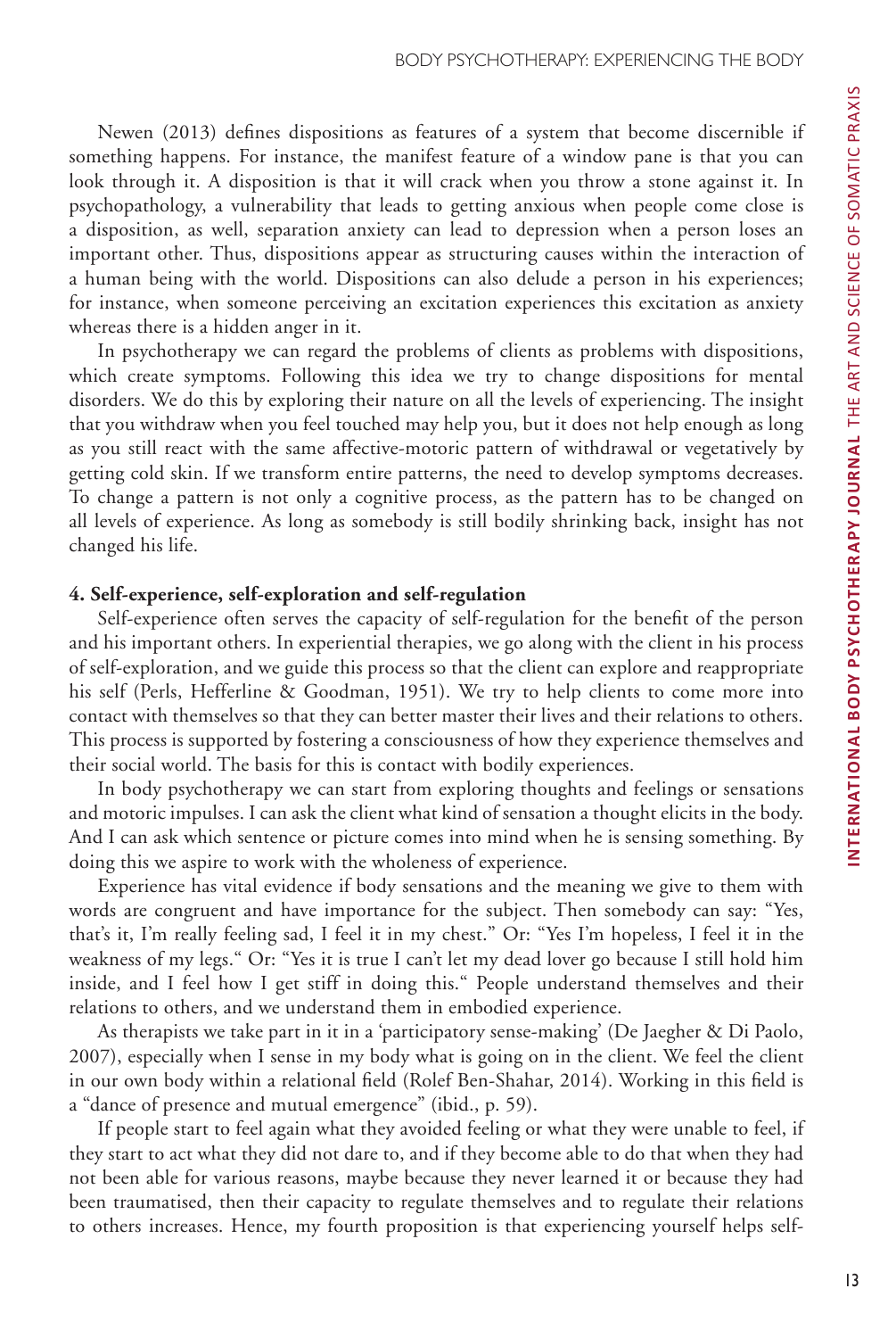#### regulation.

## **5. Staying away from biologism**

If we understand body psychotherapy as an experiential approach, we should stay away from biologistic thinking. This is the last proposition of this article. **I believe that attempts at grounding body psychotherapy in biology or physics, starting with Reich, do not suit our work.**

Reich was part of the age of the second industrial revolution of electrical technology, and his energy model metaphorically inherited the arousal of electricity. He wanted to define life by an energy that could be discovered like electric, thermic, or nuclear energy.

The theory of embodied mind defines the essence of life different from that. Maturana and Varela (1992) say that living beings are living because they create and recreate themselves continuously and that they construct autonomous entities with boundaries to their environment. They call this autopoiesis. Single-cell organisms are already active by themselves without any cause from outside, but in coupling with the environment. This model understands living subjects in their interactions with their world and that means in terms of experience and behaviour, not in natural scientific terms. The essence of life is not seen in any vital force or matter, but in nonmaterial processes and patterns of organization (Capra & Luisi, 2014).

Both ideas are on a par with different ideas of healing. Some Reichians believe they do body psychotherapy by directing energy streams in a bioelectric field. We can also notice that in the work of Gallo (1998), where we find a medical model of working with a hitherto unknown energy.

If we follow the concept of autopoiesis, we come to another picture already existing in humanistic-experiential psychotherapy: that healing is a process a living being does by itself. This is akin to Socrates' understanding of maieutic as a way of bringing to birth the inner potential of another person. According to that, psychotherapists can help remove the obstacles to self-healing. They can stimulate healing, give impulses, and provide a healing relationship and environment, but the person can only heal himself.

In a process of self-healing body psychotherapy means to experience the self, to reappropriate those experiences that have been excluded from experiencing and to reanimate a self (Marlock, 2006), which has been withheld from living, to discover subjective meaning, to gain self-regulation in both ways of autoregulation and co-regulation with others. This is a process that is deeply connected with the body and with gaining or regaining aliveness.

The notion of energy that is often still found in body psychotherapy implies that you can manipulate that energy from outside. This model of treatment is no different from a medical treatment of blood pressure by beta blockers. In body psychotherapy, however, we do not measure blood pressure or observe the concentration of oxygen in the blood by making blood tests. We rather engage in exploring with the client what he experiences, how he feels, what his sensations are, and what helps him to change. Hence, body psychotherapy is a discipline which tries to understand, not to establish data in a natural scientific way. For this reason, biological models should never be the scientific basis of psychotherapeutic work, only models of the experiencing subject. Infant research, for instance, tries to establish how the patterns of experiencing and behaving grow out of interactional experiences. This is the kind of empirical basis of body psychotherapy we need.

I suggest we set aside the concept of energy, which clings to grounding body psychotherapy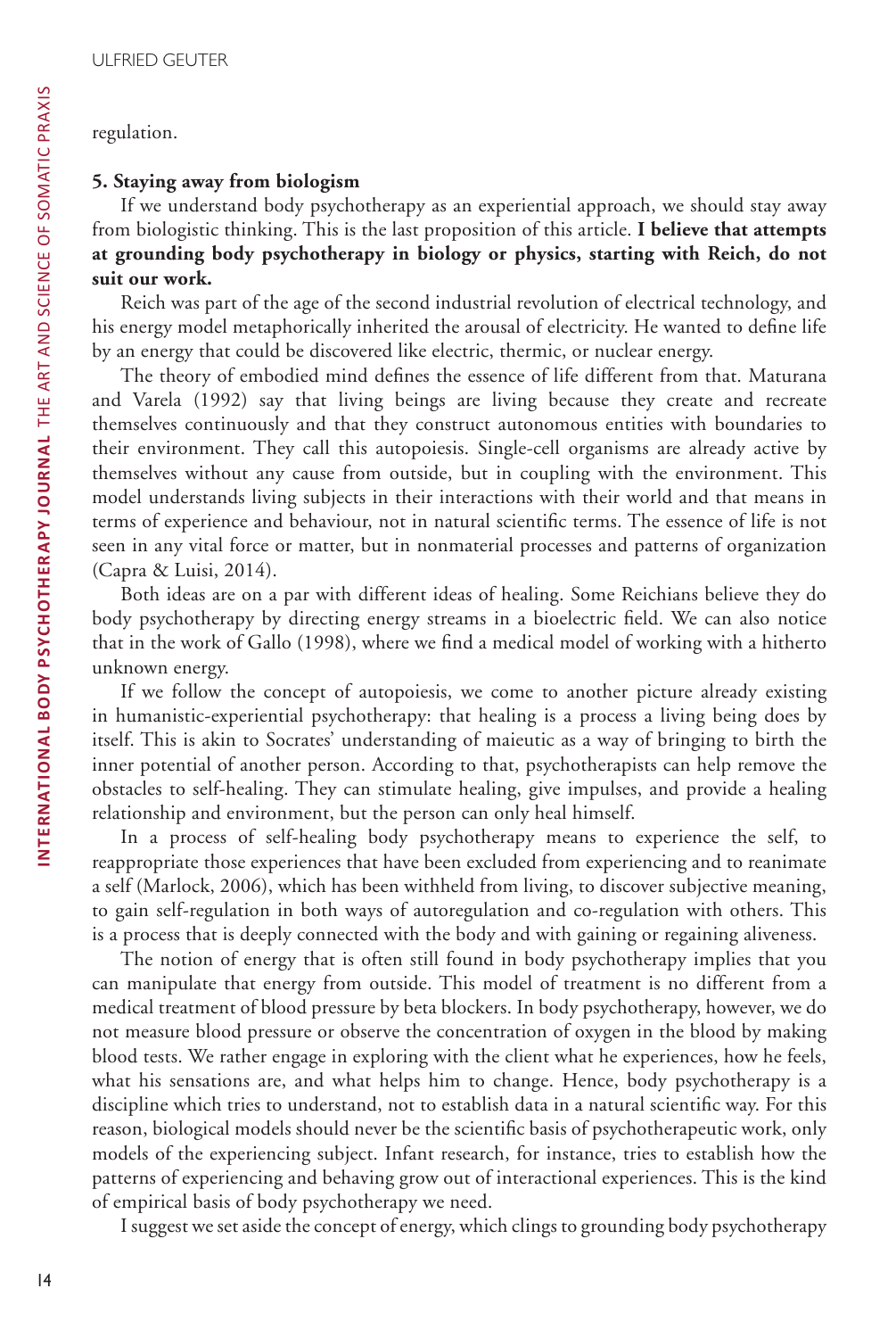in natural sciences. For example, Greene (2013) writes speculatively about "energy bodies" and maintains that matter and energy are interchangeable without defining either matter or energy. She also talks about working with "energy frequencies" and thus uses a term for something to be objectively measured. Hence, Greene invites the reader to believe she would do something proven by the natural sciences yet without showing that. She uses the term energy only metaphorically, which is very common (see Totton, 2002).

Some body psychotherapists also speak about "energetic illnesses" (e. g. Boyesen et al., 1995, p. 96). A biological energy and an imbalance of this energy is then seen as the cause of an illness. This model of thinking resembles scientists who supposedly have found the cause for ADHD by a certain thickening in the brain (Shaw et al., 2007). After war trauma, one sometimes finds a shrinkage of the hippocampus (Smith, 2005). But the cause of suffering is not the shrinkage but the war, even if the shrinkage can later have an impact on cognitive abilities. Causes of mental illnesses are not to be found in energetic imbalances but in the life and fate of the people, in their living conditions, their life experiences, and in the way they can handle them (Marlock, 2006). The history of these experiences is what impacts their experiencing and behaving and having relations in a way they suffer from. From a psychotherapeutic point of view, mental disorders are emotional disorders of relating to and experiencing oneself, others and the world.

This does not mean that mental disorders are not also biological disorders. Life events can have severe effects on biological processes, e. g. on mortality (Brown et al., 2009). Further, every mental process is connected to biological processes because mental life is a feature of a living organism. Therefore, biological means of treatment such as antidepressants can have an effect on mental disorders, as well as biological processes like a disturbance of the organism resulting from taking immunosuppressors can cause mental disturbances. On the other side, with body psychotherapy, we also affect processes on a biological level (Liss, 2001). But we do not work through biological means like pharmacologists do. We work with disorders as how they affect the person in his entire experiencing of himself and of the world around him.

On the biological or physical level, Wehowsky (2006) suggests not to speak about a **global** energy. Rather we can establish **specific** energies like metabolic energy in the exchange between the organism and its environment. Gallese (2003) too stresses to refer to specific energies: "If we analyze at the physical level of description the relationship between biological agents and 'the world outside', we will find living organisms processing the different epiphanies of energy they are exposed to: electromagnetic, mechanical, chemical energy" (p. 1232).

On the level of describing subjective processes of experiencing, the concept of a global energy is even less useful. These processes have to be understood. On a **phenomenal** level we can, however, talk with the client that something feels **as if** an energy would increase or decrease. In this sense energy is something that can "be felt and interacted with" (Rolef Ben-Shahar, 2014, p. 164). But if we do that, we have to be aware that we talk about subjectively perceived phenomena, not objectively established processes. It can be interesting in research to parallel that. For example, in an experiment with couples, it could be shown that the more blood came into their hands and the higher the temperature was (what had been measured), the more they talked about pressure or heat (Levenson, 2003). But in body psychotherapy, we do not measure thermic energetic phenomena. We explore them, maybe by talking, maybe by touching.

Heller (2012, p. 277) points to the importance of this differentiation between **phenomenological descriptions** of "what is experienced as energy" and the **concept** of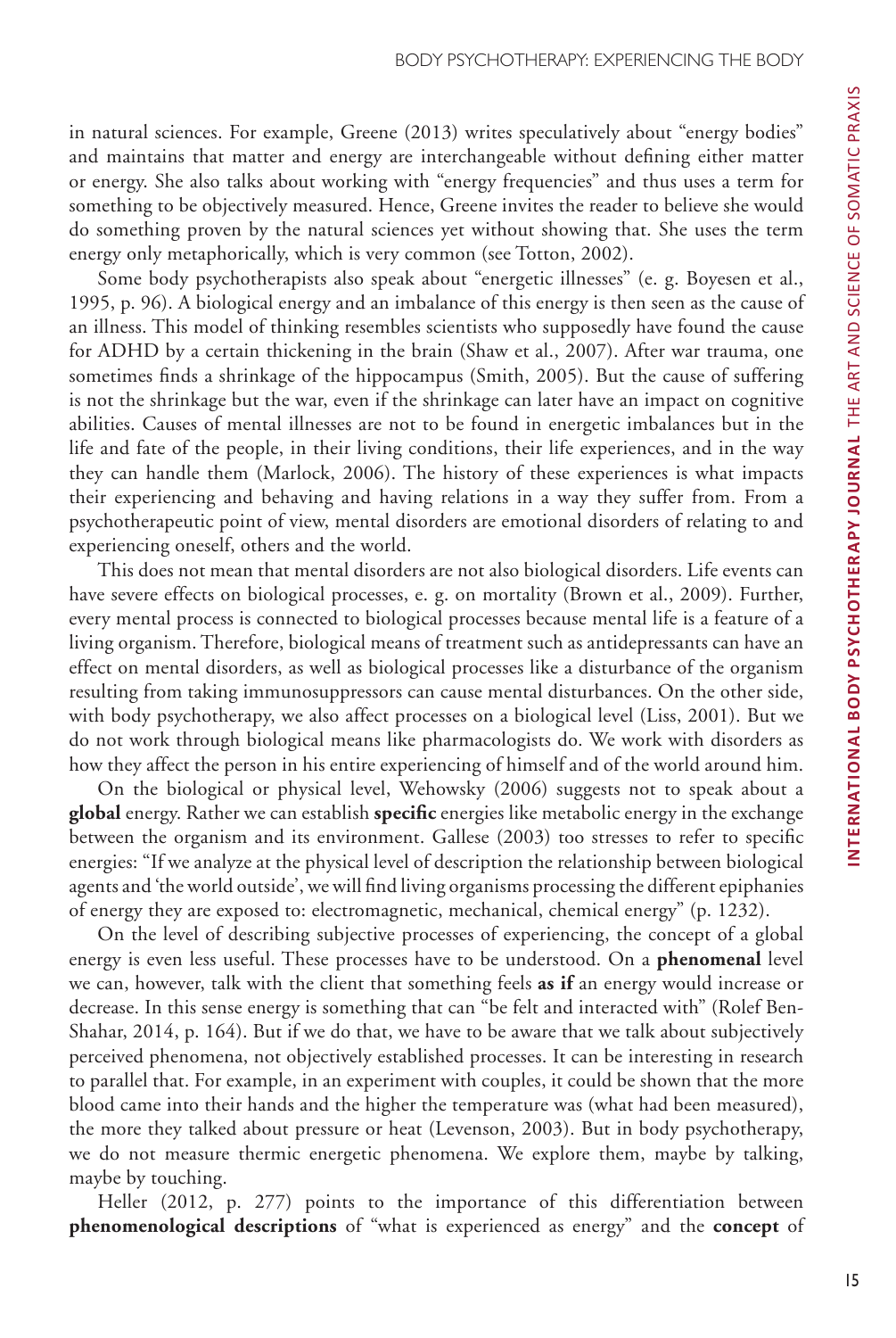energy. On a phenomenological level the term energy can describe the subjective experience of feeling vital or aroused or having power. But the concept of energy does not explain these phenomena. In body psychotherapy, body-mind processes like emotional arousal, the expression of feelings, a change in breathing, a feeling that aliveness returns into a numb leg, are self-regulative "processes of learning and development" of a person, not processes of "energetic transformation" (Marlock, 2006, p. 141).

Revenstorf (2013) regards the term aliveness next to growth as one of the candidates of body psychotherapeutic identity. This term points to the fact that a human being can only become consistent with itself as a lively subject in a mindfully experienced body. If we aim at both self-regulation and at aliveness, then the goal of therapy is not only a free pulsation between contradictory poles (Boadella, 2000), but is also an extension of the amplitude of life movements. Parents do this by teaching babies to tolerate greater amounts of anxiety or joy. If we support clients to experience themselves by experiencing their body, we support their capacity to feel their live movements.

I favour distancing body psychotherapy away from biologistic models and seeing it as an experiential approach that explores the self, starting from body experience. The great advantage of body psychotherapy is to look for subjectivity where you can really find it: in the way you bodily sense yourself and the world.

### **BIOGRAPHY**

Ulfried Geuter is a body psychotherapist and psychoanalyst who works in his own practice in Berlin and is also Honorary Professor of Body Psychotherapy at the University of Marburg. He is a training psychotherapist, training analyst and postgraduate teacher in psychotherapeutic training programs. Geuter has written and edited books in the field of the history of psychology (in English: *The Professionalization of Psychology in Nazi Germany*, Cambridge: Cambridge University Press, 1992) and is the author of numerous articles on body psychotherapy. He has also contributed to *The Handbook of Body Psychotherapy & Somatic Psychology*. Recently he has published a book on the theoretical foundation of body psychotherapy *(Körperpsychotherapie. Grundriss einer Theorie für die klinische Praxis - Body Psychoherapy.* A Theoretical Outline for Clinical Practice. Berlin, Heidelberg: Springer, 2015). E-mail: u.geuter@gmx.de

## **REFERENCES**

Aposhyan, S. (2004). *Body-Mind Psychotherapy. Principles, Techniques, and Practical Application*. New York: Norton.

- Barlow, J. (2001). Contemporary Somatic Psychotherapy: Towards an Integrated Theory of 'Body' Psychotherapy. 8th European Conference on Body Psychotherapy, Egmond Aan Zee, unpubl. paper.
- Boadella, D. (2000). Polarity and character. *Energy & Character,* 31, 7-16.
- Boyesen, G., Leudesdorff, C. & Santner, C. (1995). *Von der Lust am Heilen. Quintessenz meines Lebens (The Pleasure of Healing. The Quintessence of My Life).* Munich: Kösel.
- Brown, D. W., Anda, R. F., Tiemeier, H., Felitti, V. J., Edwards, V. J., Croft, J. B. & Giles, W. H. (2009). Adverse childhood experiences and the risk of premature mortality. American Journal of Preventive Medicine, 37, 389-296.
- Caldwell, C. (2014) Mindfulness & Bodyfulness: A New Paradigm. *The Journal of Contemplative Inquiry,* 1, 77-96.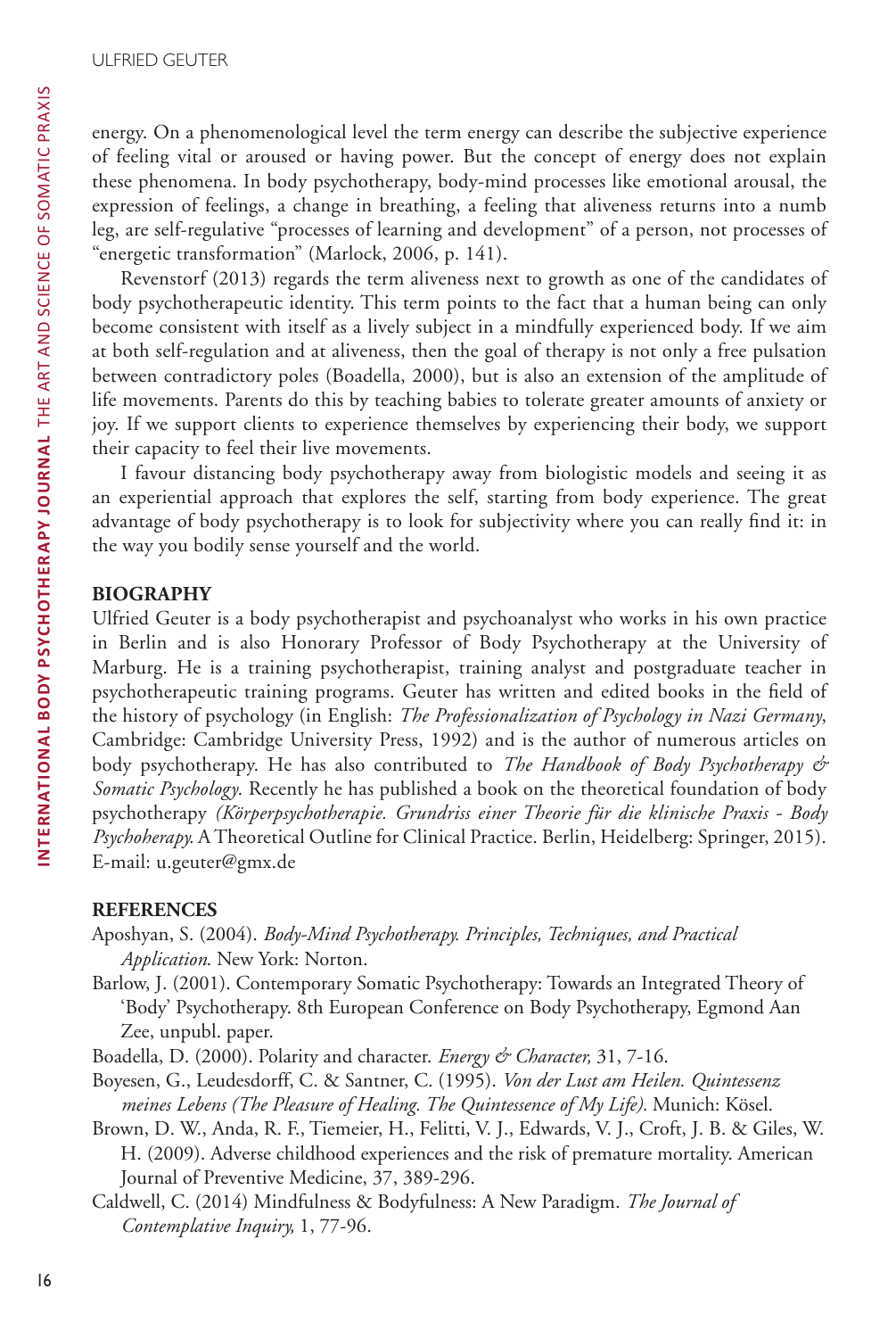- Capra, F. & Luisi, P. L. (2014). The Systems View of Life. A Unifying Vision. Cambridge, New York: Cambridge University Press.
- Damasio, A. (1999). The Feeling of What Happens. New York: Harcourt Brace.
- De Jaegher, H. & Di Paolo, E. (2007). Participatory sense making: An enactive approach to social cognition. *Phenomenology and Cognitive Sciences,* 6, 485-507.
- Depraz, N. (2008). The rainbow of emotions: at the crossroads of neurobiology and phenomenology. *Continental Philosophy Review,* 41, 237-259.
- De Preester, H. (2007). The deep bodily origins of the subjective perspective: Models and their problems. *Consciousness and Cognition,* 16, 604-618.
- Downing, G. (1996). *Körper und Wort in der Psychotherapie (Body and Word in Psychotherapy).* Munich: Kösel.
- Elliott, R., Greenberg, L. S., Watson, J., Timulak, L. & Freire, E. (2013). Research on Humanistic-Experiential Psychotherapies. In M. J. Lambert (Ed.), *Bergin and Garfield's Handbook of Psychotherapy and Behavior Change* (6th ed.) (pp. 495-538). Hoboken, N. J.: Wiley.
- Fuchs, T. (2014). Verkörperte Emotionen Wie Gefühl und Leib zusammenhängen (Embodied emotions - How feeling and body are interrelated). *Psychologische Medizin (Psychological Medicine),* 25, 13-20.
- Gallese, V. (2003). A neuroscientific grasp of concepts: From control to representation. *Philosophical Transactions of the Royal Society of London,* 358, 1231-1240.
- Gallo, F. (1998). *Energy Psychology. Explorations at the Interface of Energy, Cognition, Behavior, and Health*. St. Lucie: CRC Press.
- Gendlin, E. (1997). *Experiencing and the Creation of Meaning* (2nd ed.). Evanston: Northwestern University Press.
- Geuter, U. (2014). Stichwort: Embodiment (Keyword: Embodiment). *Körper tanz bewegung (Body - movement - dance),* 2, 125-127.
- Geuter, U. (2015). *Körperpsychotherapie. Grundriss einer Theorie für die klinische Praxis (Body Psychotherapy. A Theoretical Outline for Clinical Practice).* Berlin, Heidelberg: Springer.
- Greene, D. (2013). Expanding the dialogue: Exploring contributions from energy medicine. *International Body Psychotherapy Journal,* 12, 56-73.
- Habermas, J. (1969). *Erkenntnis und Interesse (Knowledge and Interest).* Francfurt: Suhrkamp.
- Hartley, L. (1995). *Wisdom of the Body Moving. An Introduction to Body-Mind Centering.* Berkeley, CA: North Atlantic Books.
- Heller, M. (2012). *Body Psychotherapy: History, Concepts, Methods.* New York: Norton (transl. from *Psychothérapies corporelles. Fondements et méthodes. Brüssel:* De Boeck, 2008).
- Hutto, D. D. & Myin, E. (2013). *Radicalizing Enactivism. Basic Minds without Content.* Cambridge, MA: MIT Press.
- Johnson, M. (2007). *The Meaning of the Body. Aesthetics of Human Understanding. Chicago:* The University of Chicago Press.
- Köth, A. (2013). Der Körper als Speicher und als Kompass (The body as storage and compass). *Körper - tanz - bewegung (Body - movement - dance)*, 1, 59-65 & 120-126.
- Levenson, R. W. (2003). Blood, sweat, and fears. The autonomic architecture of emotion. *Annals of the New York Academy of Sciences,* 1000, 348-366.
- Liss, J. (2001). Maps of Experience. In M. Heller (Ed.), *The Flesh of the Soul: the Body we Work with* (pp. 173-186). Bern: Peter Lang.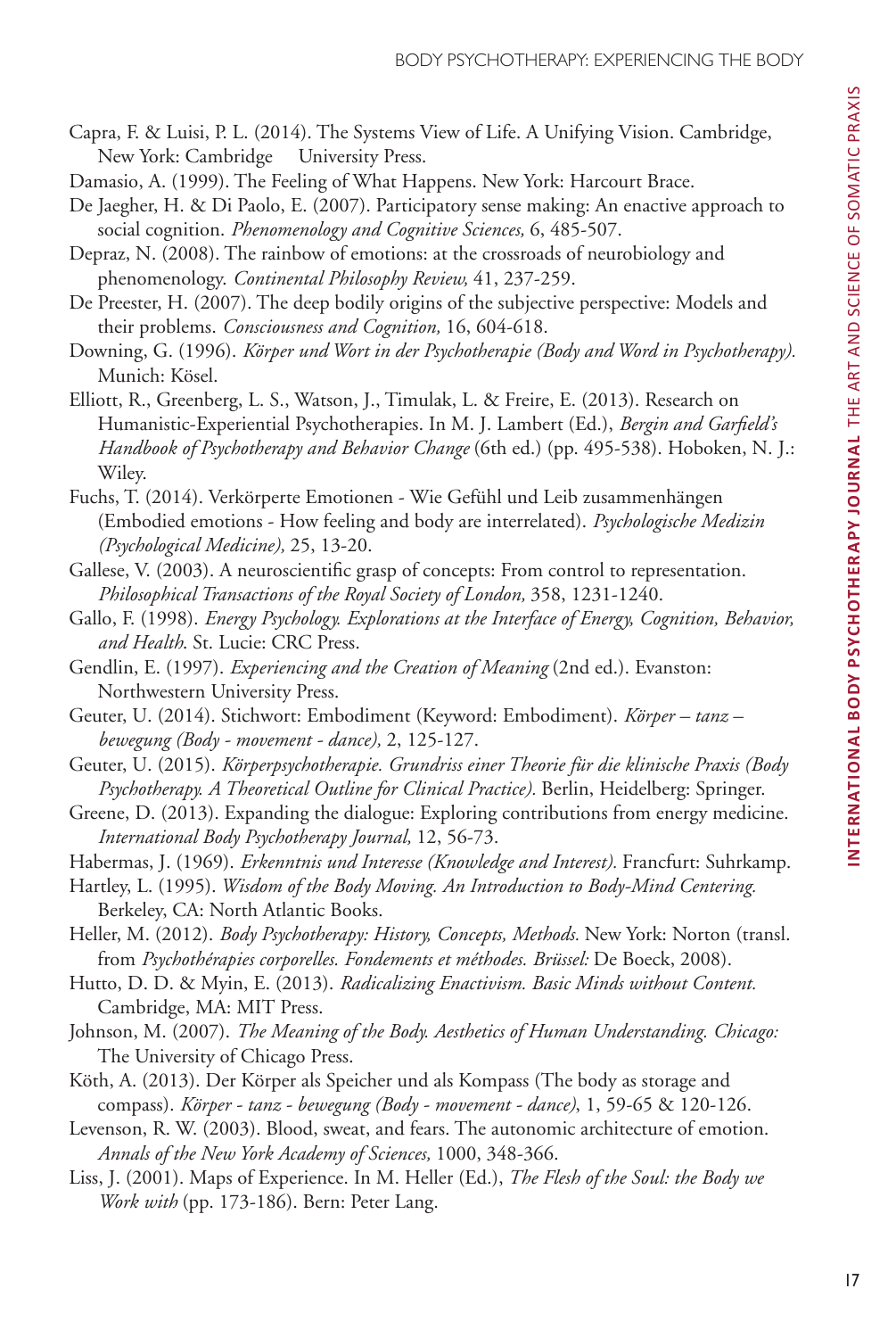ULFRIED GEUTER

Marlock, G. (2006). Körperpsychotherapie als Wiederbelebung des Selbst - eine tiefenpsychologische und phänomenologisch-existenzielle Perspektive (Body psychotherapy as reanimating the self - a depth psychological and phenomenologicalexistential perspective). In G. Marlock & H. Weiss (Eds.), *Handbuch der Körperpsychotherapie (Handbook of Body Psychotherapy)* (pp. 138-151). Stuttgart: Schattauer.

Maturana, H. R. & Varela, F. J. (1992). *The Tree of Knowledge.* Boston, MA: Shambhala.

Merleau-Ponty, M. (1962). *Phenomenology of Perception.* New York: Humanities Press.

- Newen, A. (2013). *Philosophie des Geistes. Eine Einführung (Philosophy of the Mind. An Introduction).* Munich: Beck.
- Noë, A. (2009). *Out of Our Heads: Why You Are Not Your Brain, and Other Lessons from the Biology of Consciousness*. New York: Hill and Wang.
- Perls, F. S., Hefferline, R. F. & Goodman, P. (1951). *Gestalt Therapy. Excitement and Growth in the Human Personality.* New York: The Julian Press.
- Reich, W. (1942). *The Function of the Orgasm. Sex-Economic Problems of Biological Energy.* New York: Farrar, Straus and Giroux.
- Revenstorf, D. (2013). Körperpsychotherapie und die Integration in die Psychotherapie (Body Psychotheraspy and the Integration into Psychotherapy). In M. Thielen (Ed.), *Körper - Gruppe - Gesellschaft. Neue Entwicklungen in der Körperpsychotherapie (Body – Group – Society. New Developments in Body Psychotherapy)* (pp. 177-189). Gießen: Psychosozial.
- Röhricht, F., Gallagher, S., Geuter, U. & Hutto, D. (2014). Embodied cognition and body psychotherapy: The construction of new therapeutic environments. *Sensoria - A Journal of Mind, Brain, and Culture,* 10, 11-20.
- Rolef Ben-Shahar, A. (2014). Touching the Relational Edge. Body Psychotherapy. London: Karnac.
- Sacks, O. (1995). *An Anthropologist on Mars: Seven Paradoxical Tales.* New York: Knopf.
- Shaw, P., Eckstrand, K., Sharp, W., Blumenthal, J., Lerch, J. P., Greenstein, D., Clasen, L., Evans, A., Giedd, J. & Rapoport, J. L. (2007). Attention-deficit/hyperactivity disorder is characterized by a delay in cortical maturation. *Proceedings of the National Academy of Sciences,* 104, 19649-19654.
- Smith, M. E. (2005). Bilateral hippocampal volume reduction in adults with post-traumatic stress disorder: a meta-analysis of structural MRI studies. *Hippocampus,* 15, 798–807.
- Southwell, C. (1988). The Gerda Boyesen Method: Biodynamic Therapy. In J. Rowan & W. Dryden (Eds.), *Innovative Therapy in Britain* (pp. 179-201). London: Open University Press.
- Sugamura, G., Haruki, Y. & Koshikawa, F. (2006). Mindfulness and Bodyfulness in the Practices of Meditation: A Comparison of Western and Eastern Theories of Mind-Body. *Poster presented at the 1st Convention of the Asian Psychological Association*, Bali, Indonesia.
- Thompson, E. & Varela, F. J. (2001). Radical embodiment: neural dynamics and consciousness. *Trends in Cognitive Sciences,* 5, 418-425.
- Totton, N. (2002). The future for body psychotherapy. In T. Staunton (Ed.), *Body Psychotherapy* (pp. 202-224). London: Routledge.
- Totton, N. (2003). *Body Psychotherapy. An Introduction.* Maidenhead: Open University Press.
- Uexküll, T. von, Fuchs, M., Müller-Braunschweig, H. & Johnen, R. (1994). *Subjektive*